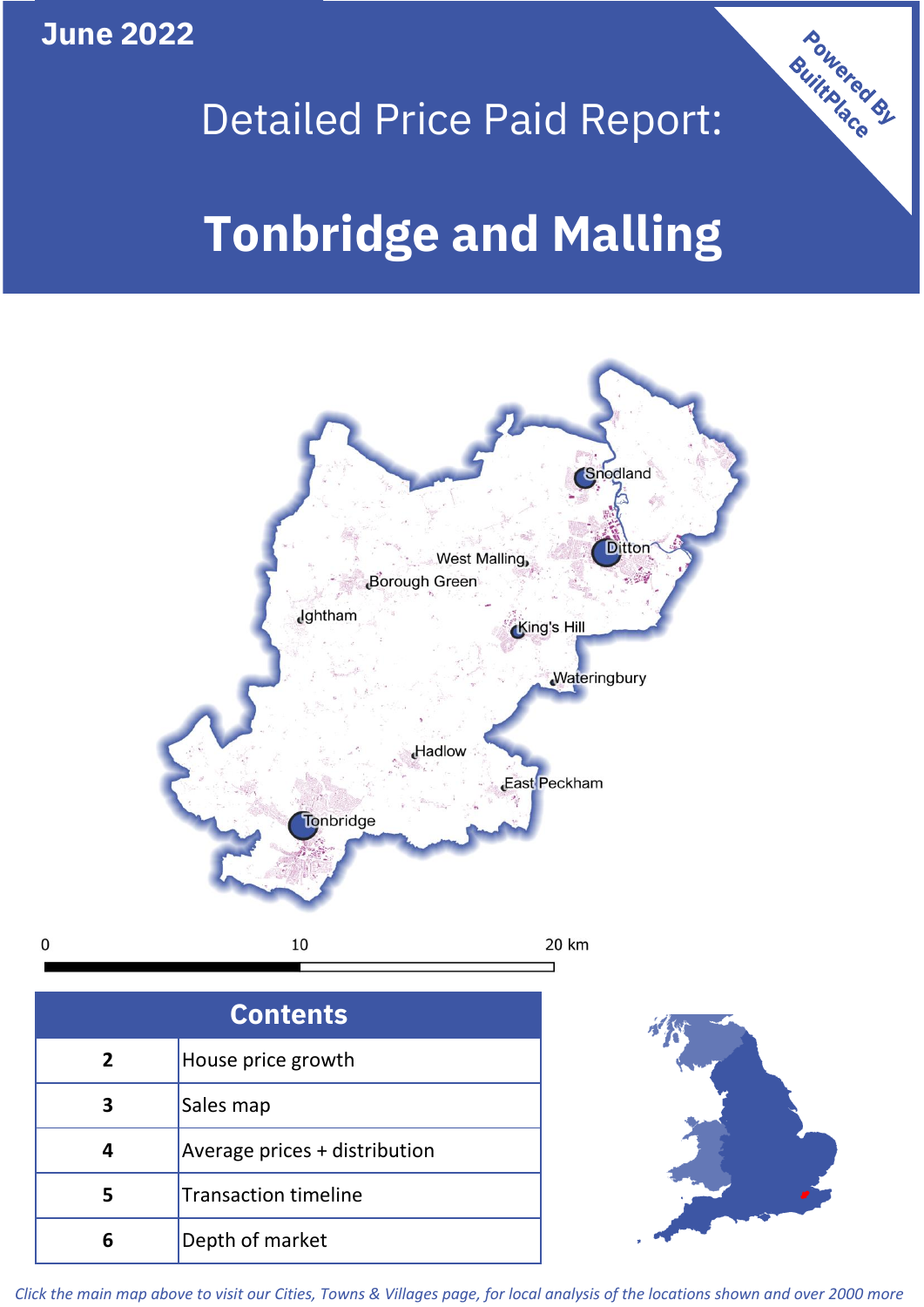### **Headline Data**

|                     | <b>Current level</b> | $\mathsf{\scriptstyle l}$ 3 month $\mathsf{\scriptstyle l}$ | <b>Annual</b> | 5 year  | 10 year |
|---------------------|----------------------|-------------------------------------------------------------|---------------|---------|---------|
| <b>House prices</b> | £438,355             | 4.8%                                                        | 12.5%         | 26.8%   | 80.2%   |
| <b>Transactions</b> | 2,376                | $-11.2%$                                                    | 21.3%         | $-1.8%$ | 42.6%   |

## **House Price Growth (April 2022 data)**

#### *Annual Change in House Prices*



House prices in Tonbridge and Malling grew by 12.5% in the 12 months to April 2022 (based on 3-month smoothed data). By comparison national house prices grew by 10.7% and prices in the South East grew by 11.5% over the same period.

Tonbridge and Malling house prices are now 71.7% above their previous peak in 2007, compared to +60.7% for the South East and +52.9% across England.



#### *Year-To-Date Change in House Prices, December to April*

Local prices have grown by 5.8% in 2022 so far, compared to growth of 0.9% over the same period last year.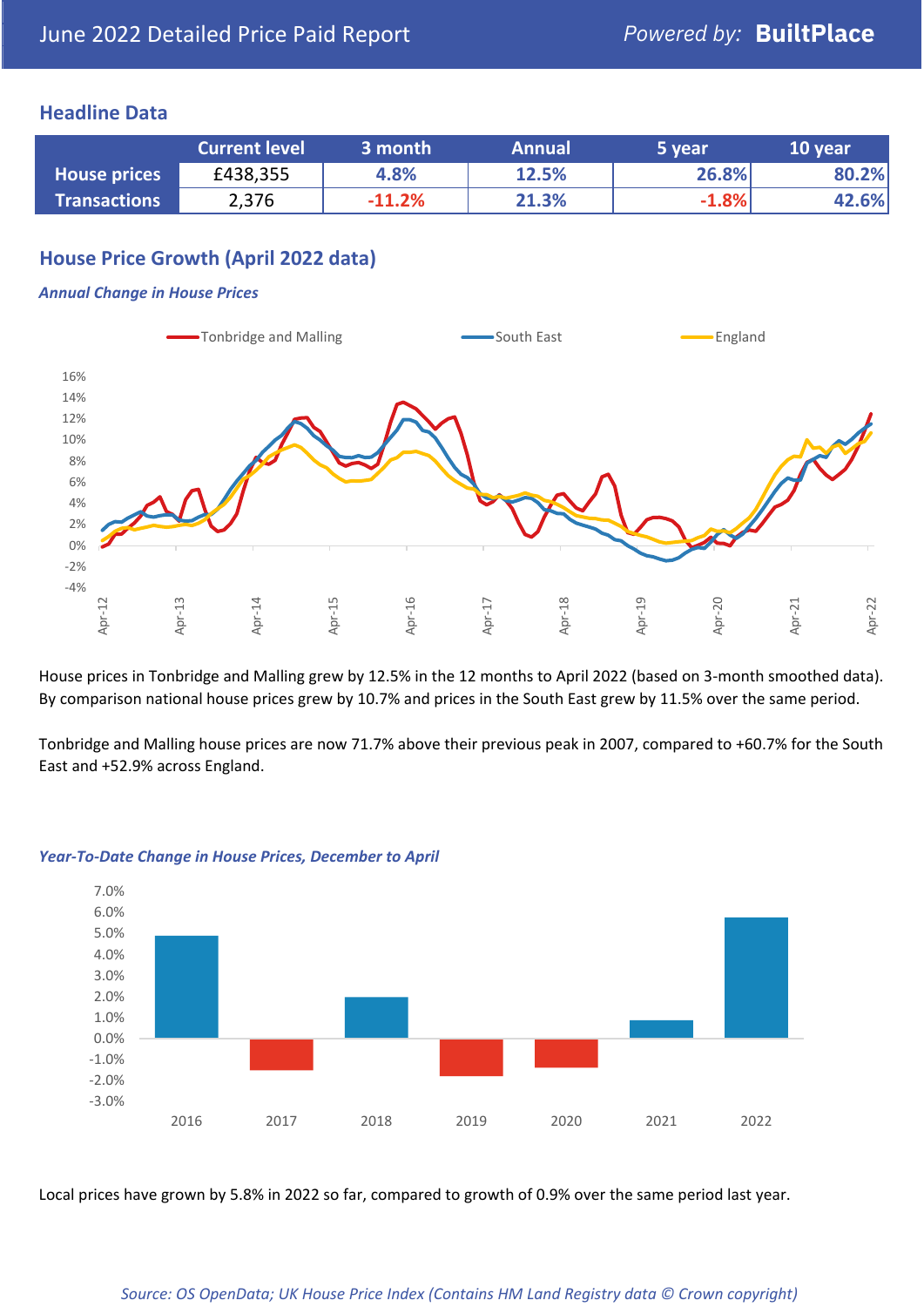## **House Price Map**

#### *12 months to April 2022*



*Each point is one postcode, coloured by the average value relative to all sales in this local authority (price bands are LA-specific quintiles).*

## **Map Key**

| Min      | <b>Max</b> |                            |
|----------|------------|----------------------------|
| Up to    | £260,000   | 1st quintile / lowest 20%  |
| £260,000 | £336,000   | 2nd quintile               |
| £336,000 | £411,000   | 3rd quintile               |
| £411,000 | £546,000   | 4th quintile               |
| £546,000 | and over   | 5th quintile / highest 20% |
|          |            |                            |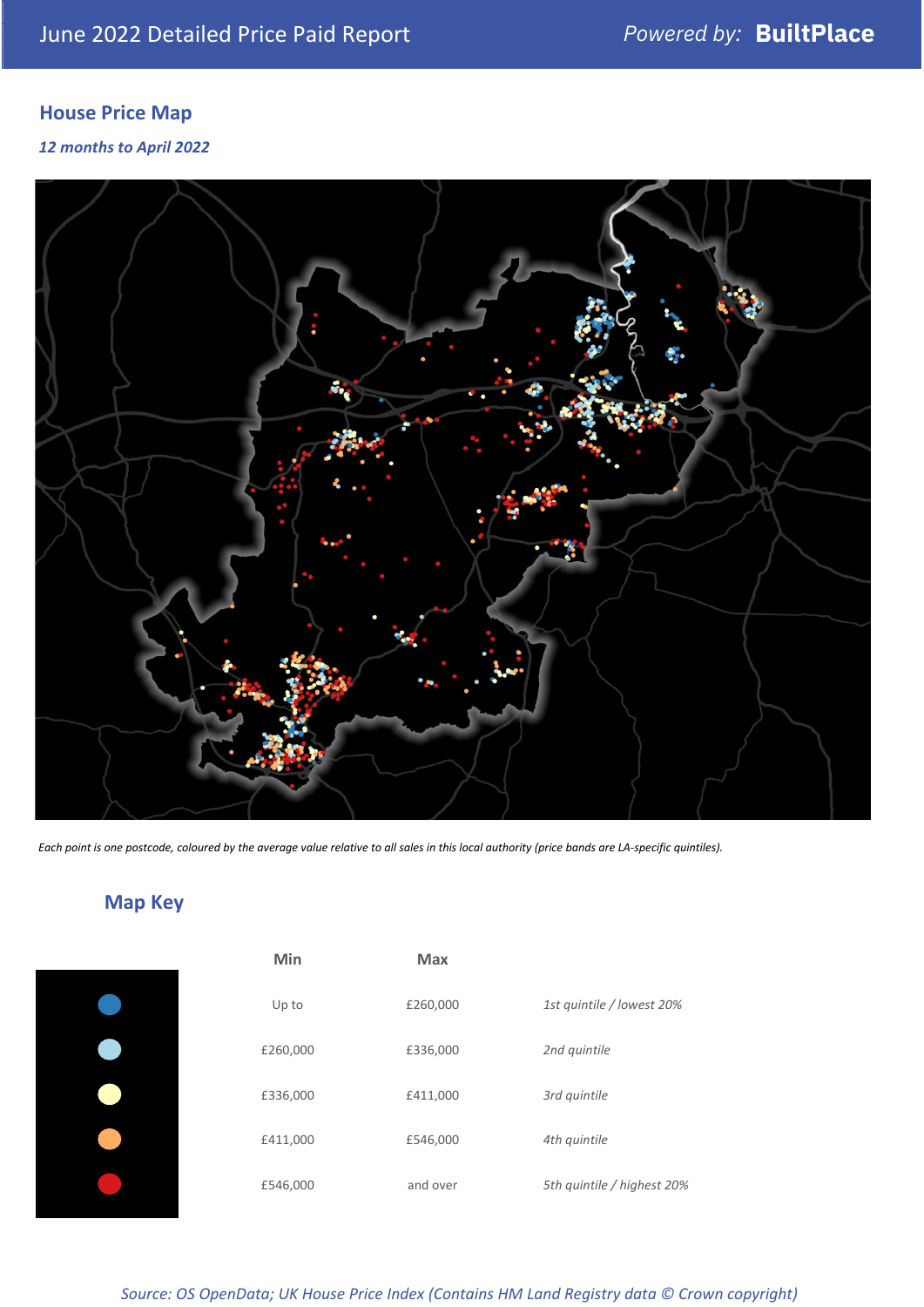## **Average House Price by Property Type**

#### *12 months to April 2022*



|                 | <b>New</b>           | <b>Second hand</b> |  |  |
|-----------------|----------------------|--------------------|--|--|
| <b>Flat</b>     | £372,450             | £232,488           |  |  |
| <b>Terraced</b> | £360,000             | £370,498           |  |  |
| Semi-detached   | £379,167             | £421,278           |  |  |
| <b>Detached</b> | No recorded<br>sales | £702,825           |  |  |

## **House Price Distribution by Year**

*All properties, by price band and calendar year (2020 = year to date)*

|                    | 1997 | 2002 | 2007 | 2012 | 2017 | 2019 | 2020 |
|--------------------|------|------|------|------|------|------|------|
| <b>Under £100k</b> | 61%  | 14%  | 2%   | 1%   | 1%   | 1%   | 0%   |
| £100-200k          | 29%  | 51%  | 33%  | 34%  | 9%   | 5%   | 8%   |
| E200-300k          | 7%   | 21%  | 37%  | 34%  | 29%  | 24%  | 22%  |
| £300-400k          | 3%   | 9%   | 14%  | 14%  | 30%  | 28%  | 26%  |
| £400-500k          | 1%   | 3%   | 7%   | 7%   | 14%  | 17%  | 22%  |
| <b>£500k-1m</b>    | 0%   | 2%   | 6%   | 8%   | 15%  | 22%  | 18%  |
| £1-2m              | 0%   | 0%   | 1%   | 1%   | 2%   | 3%   | 2%   |
| <b>Over £2m</b>    | 0%   | 0%   | 0%   | 0%   | 0%   | 1%   | 0%   |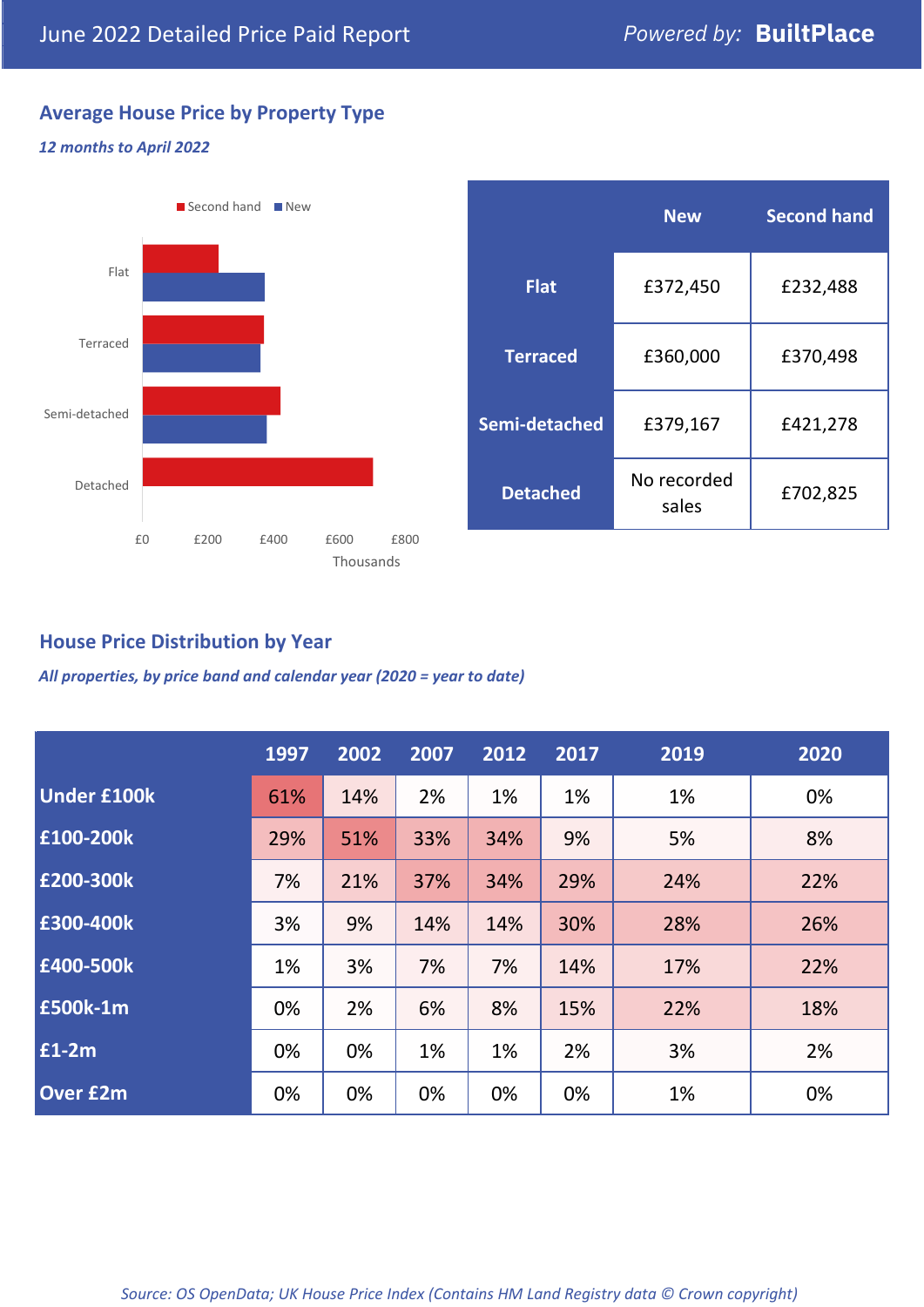## **Transactions (February 2022 data)**

*Annual Transactions, Indexed (2001-05 average = 100)*



There were 2,376 transactions in Tonbridge and Malling during the 12 months to February 2022. This is 94% of the average from 2001-05 and suggests activity is below pre-downturn levels.

Transactions in Tonbridge and Malling have fallen by 5.5% since 2014, compared to changes of -9.9% for South East and - 7.7% for England.



#### *Cash and New Build Sales as % of Total, by Year*

*Note: The data on this page EXCLUDES transactions identified as transfers under a power of sale/repossessions, buy-to-lets (where they can be identified by a mortgage), and transfers to non-private individuals - i.e. it comprises only Land Registry 'A' data.*